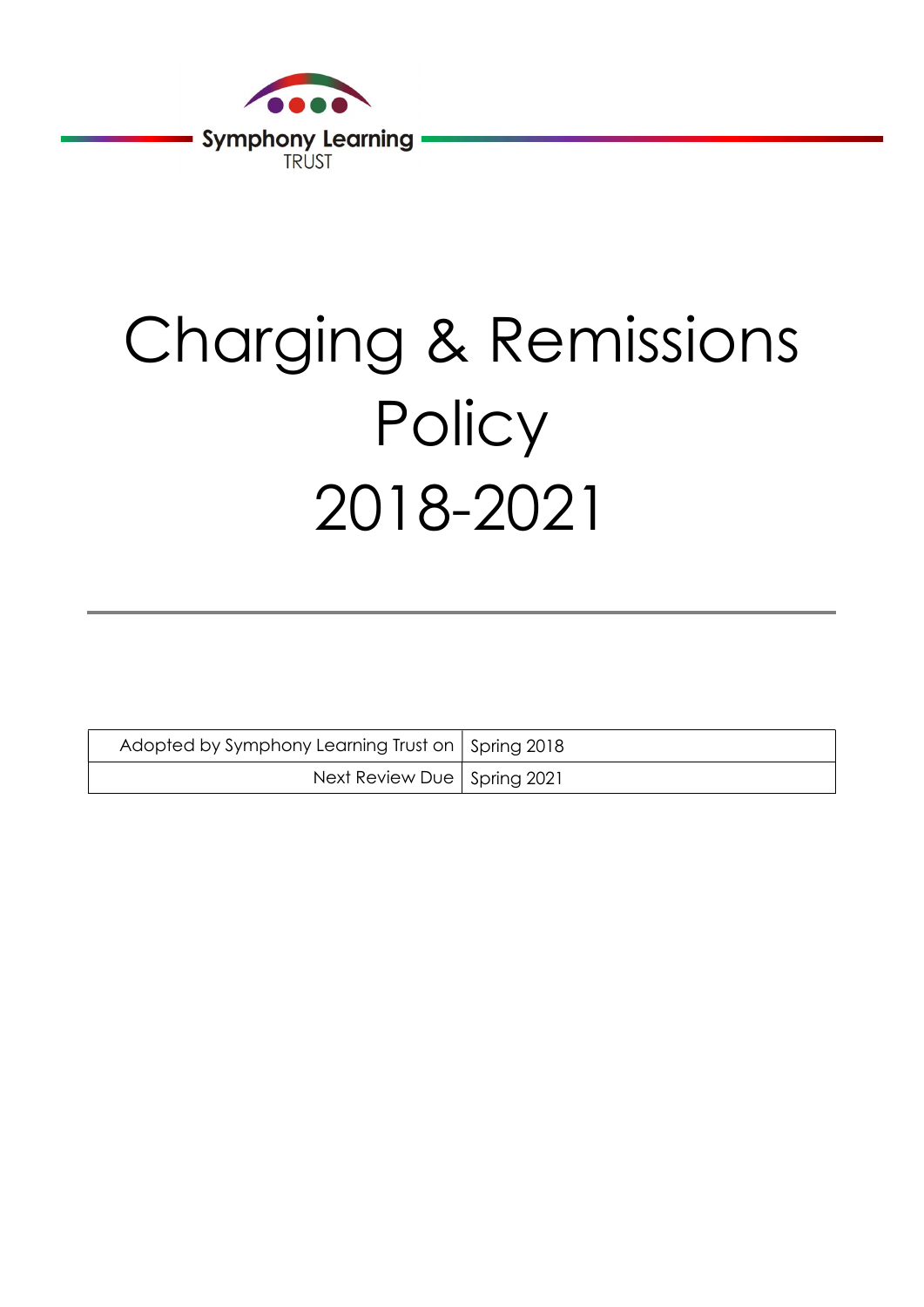All education during school hours is free. We do not charge for any activity undertaken as part of the Curriculum with the exception of swimming, where a contribution towards the cost of the transport is requested.

# Aim

The aim of this policy is to set out what charges will be levied for activities, what remissions will be implemented and the circumstances under which voluntary contributions will be requested from parents.

# **A.** Responsibilities

The Directors/Trustees of the Symphony Learning Trust are responsible for determining the content of the policy and the Head teachers for implementation. Any determinations with respect to individual parents will be considered by the Head teachers in each school, if necessary in consultation with the Chair of the LGB.

## **The Publication of Information**

This policy will be published on each school website and on the Symphony Learning Trust website.

# **A.** Charges

#### 1. Residential Trips

If a school organises a residential visit in school time or mainly school time, which is to provide education directly related to the School's Curriculum, no charge is made for the education. However, charges will be made to cover the costs of board and lodging. If parents are experiencing financial difficulties they are invited to contact the school's Head teacher in confidence (see also the section on Remissions).

Please refer to the individual school annex, which has been agreed by the school's Local Governing Body, for further details relating to any particular academy within the trust.

1.1. What is a Residential Visit?

An activity counts as falling within school time if the number of school sessions missed by the pupils amounts to half or more of the number of half days taken up by the activity. Each school day is normally divided into 2 sessions and each 24 hour period divided into 2 half days beginning at noon and midnight. On this basis a term time activity from noon on Wednesday to 9.00 pm on Sunday would last for 9 half days including 5 school sessions and would count as taking place in school time. An activity from noon on Thursday to 9.00 pm on Sunday would count as 7 half days, including 3 school sessions, and would be classified for charging as taking place outside school time. If 50% or more of a half day is spent on a residential activity this should be treated as the whole of that half day spent on the activity.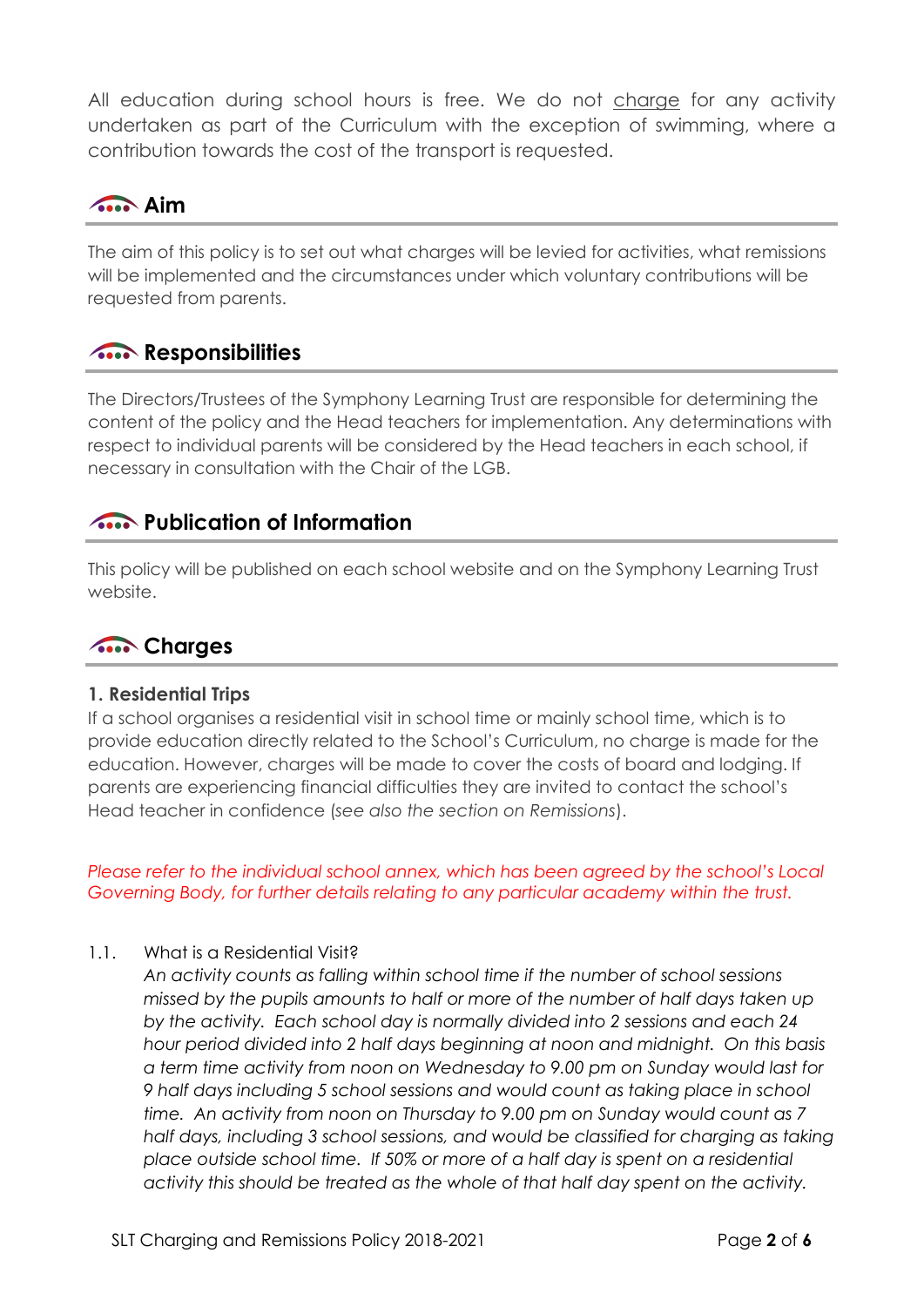## 2. Music tuition

There is an exception to the rule about not charging for activities in school hours. Charges may be made for teaching either an individual pupil, or pupils in groups of up to four, to play a musical instrument if the teaching is not part of either the School's Curriculum or a public examination syllabus being followed by the pupil. Children for whom the school receives Pupil Premium funding will not be charged the full amount for such tuition.

Please refer to the individual school annex, which has been agreed by the school's Local Governing Body, for further details relating to music tuition charges for any particular academy within the trust.

## 3. Activities Outside School Hours

No charge is made for activities that are outside of school hours (optional extras) and are part of the curriculum. However, we may ask for a contribution towards the costs for the following:

- Travel
- Materials and equipment
- Non-teaching staff costs
- Entrance fees
- Insurance costs

## 4. Damage/Loss to property

In cases of wilful or malicious damage to equipment or breakages, or loss of school books on loan to children, the school's Head teacher, in consultation with the Chair of the Governing Body may decide to make a charge. Each incident will be dealt with on its own merit and at their discretion.

## 5. Extra-Curricular and Before/After School Clubs

Clubs and activities provided by third parties and/or outside of the school day will be chargeable. Children for whom the school receives Pupil Premium funding will be offered such activities at a reduced rate.

Please refer to the individual school annex, which has been agreed by the school's Local Governing Body, for further details relating to extra-curricular and before/after school Clubs for any particular academy within the trust.

## 6. Swimming

The school organises swimming lessons for children in Key Stage 2. These take place in school time and are part of the School's Curriculum. We do not ask for a voluntary contribution towards Pool Hire because we are providing lessons as part of the School's Curriculum (see DfE - Charging for school activities - Departmental advice for governing bodies, school leaders, school staff and local authorities - October 2014.) We inform parents when these lessons are to take place.

Please refer to the individual school annex, which has been agreed by the school's Local Governing Body, for further details relating to swimming charges for any particular academy within the trust.

## 7. Lettings

Where an individual school makes its facilities available to outside users, this will be at a charge of at least the cost of providing the facilities. A scale of charges for such activities

SLT Charging and Remissions Policy 2018-2021 **Page 3 of 6**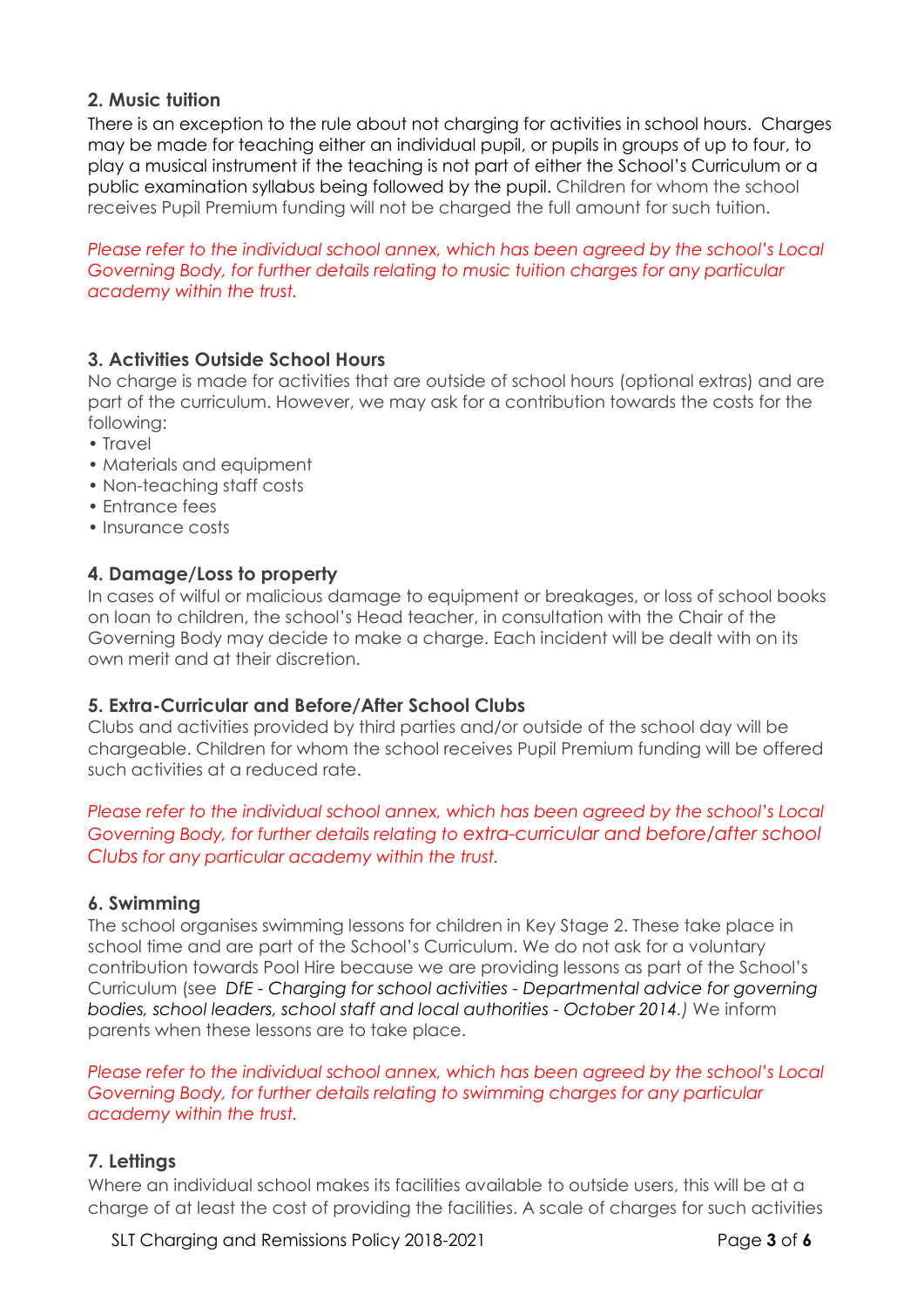is determined annually by the Local Governing Body and forms part of our separate Lettings' policy

## 8. Other charges

The Head teacher or Governing Body of an individual school may levy charges for miscellaneous services up to the cost of providing such services, e.g. Photocopying

# **A.** Remissions

If the parent/guardian of a pupil is in receipt of free school meals, charges in respect of board and lodging may be remitted in full upon written request.

To qualify for free school meals the parent/carers must be in receipt of one of the benefits below:

- Income Support (IS)
- Income Based Jobseekers Allowance (IBJSA)
- Employment and Support Allowance Income Based
- Child Tax Credit, provided the annual taxable income, as assessed by the Inland Revenue is not in excess of £16,190. Families who also receive an award of Working Tax Credit do not qualify to claim for FSM.
- The Guarantee element of State Pension Credit
- Support under part VI of the Immigration and Asylum Act 1999
- Children who receive Income Support (IS) or Income Based Jobseekers Allowance in their own right are also entitled to receive FSM
- Working Tax Credit run-on paid for 4 weeks after qualification ends for working tax credit
- Universal Credit

# **A.** Pupil Premium Funding

Please refer to the individual school annex, which has been agreed by the school's Local Governing Body, for further details relating to Pupil Premium expenditure for any particular academy within the trust.

# **Extended Services**

Most schools in the Symphony Learning Trust provide extended services such as Breakfast Clubs and After-School Clubs (some also have Pre-School provision).

Please refer to the individual school annex, which has been agreed by the school's Local Governing Body, for further details relating to extended services for any particular academy within the trust.

# **A.** Voluntary Contributions

When organising school trips or visits which enrich the curriculum and educational experience of the children, the schools invite parents to make a contribution to cover the cost of the trip. All contributions are voluntary. If the school does not receive sufficient voluntary contributions, they may cancel a trip. If a trip goes ahead, it may include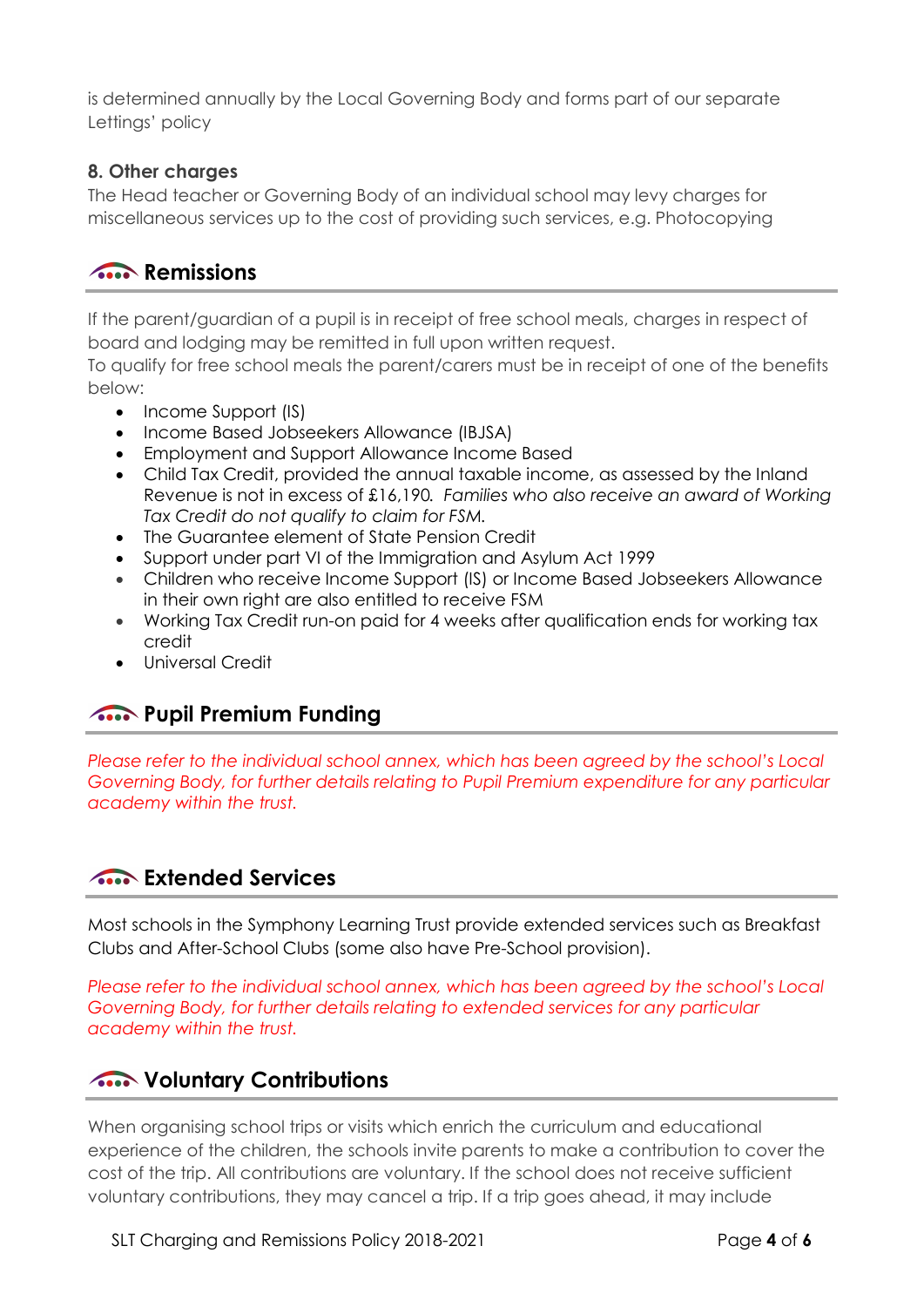children whose parents have not paid any contribution. We do not treat these children differently from any others. However, no child will be taken on an educational visit without signed consent from the parent or carer with legal responsibility for the child. The intent of the legislation is that no pupil may be left out of an activity because his or her parents or carers cannot or will not make a contribution of any kind. It is possible, within the legislation, to fund pupils whose parents or carers will not make a voluntary contribution from funds raised through general fundraising.

If a charge is made for each pupil this should not exceed the actual cost for that pupil. If further funds need to be raised, for example, to help in hardship cases, this must be by voluntary contributions or general fundraising.

Parents have a right to know how each trip is funded. The school provides this information on request.

The following is a list of additional activities organised by the school, which require voluntary contributions from parents. This list is not exhaustive:

- Visits to museums;
- Sporting activities which require transport expenses (outside of school hours);
- Outdoor adventure activities;
- Visits to the theatre;
- Musical events;
- Theatre companies visiting school;
- Workshops delivered by visiting companies;

# **A.** Equality Statement

Across the Symphony Learning Trust, we actively seek to encourage equity and equality through our teaching. As such, we seek to advance the equality of opportunity between people who share any of the following characteristics:

- gender;
- ethnicity;
- disability;
- religion or belief;
- sexual orientation;
- gender reassignment;
- age;
- civil partnerships;
- pregnancy or maternity.

The use of stereotypes under any of the above headings will always be challenged.

## **A.** Inclusion

Through Aspiration, Innovation and Excellence, The Symphony Learning Trust schools are inclusive schools. We aim to make all pupils feel included in all of our activities by making our teaching fully inclusive. We recognise the entitlement of all pupils to a balanced, broadly-based curriculum. We have systems in place for early identification of barriers to their learning and participation so that they can engage in school activities with all other pupils. We acknowledge the need for high expectations for all children.